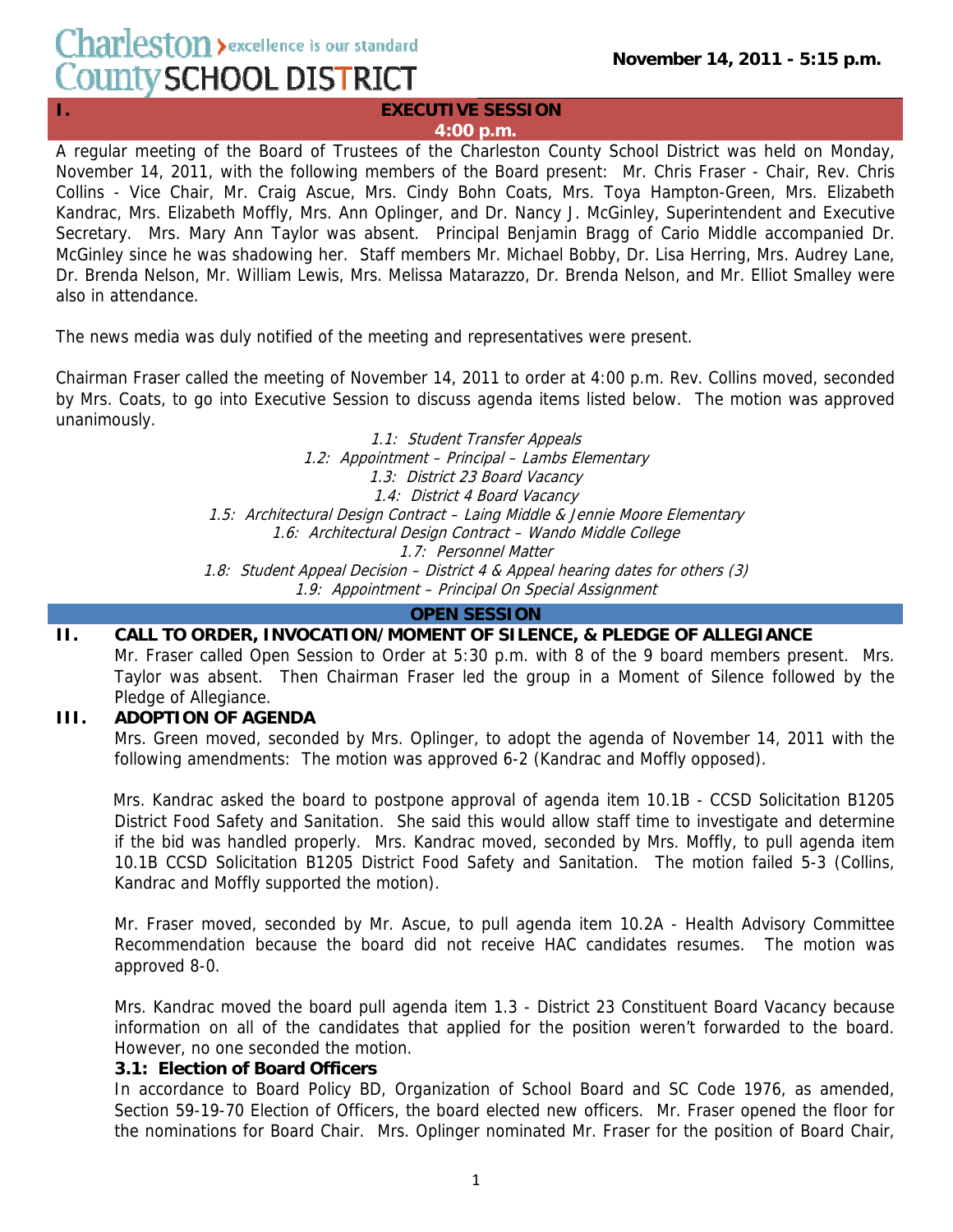Mrs. Green seconded the nomination. Mrs. Kandrac nominated Mrs. Moffly for the position of Board Chair, Mrs. Moffly seconded the nomination. The board approved the nomination for Mr. Fraser for the position of Board Chair with a vote of 6-2 (Kandrac & Moffly opposed). Since the nomination for Mr. Fraser was approved; no action was taken on the nomination for Mrs. Moffly to serve as chair.

Mrs. Moffly inquired about the policy regarding the appointment of Vice Chair stating that officers appointed after an election, such as Vice Chair, should not be elected annually. She referred to the Act of Consolidation and read from Board Policy BD – Organization of the School Board. After Mrs. Kandrac suggested it was wrong for Mr. Fraser to preside over his own vote for chair, she asked Mrs. Moffly to share information regarding Election of Officers. Mrs. Kandrac read a statement from Roberts Rules of Order, page 74 about the use of ballots and page 79 about election by ballot. Mr. Fraser said Mrs. Kandrac should have made a motion earlier to vote by ballot.

The motion to elect a vice chair vote was approved 5-3 (Collins, Kandrac and Moffly opposed). Mr. Fraser suggested policy BD should be discussed at next Policy Committee Meeting.

Mrs. Oplinger nominated Mr. Ascue for Vice Chair. However, Mr. Ascue respectfully declined. Mrs. Green nominated Mrs. Coats for Vice Chair, Mr. Ascue seconded the nomination. The motion was approved 5-3 (Collins, Kandrac, and Moffly opposed).

Mrs. Kandrac said regarding the position of Vice Chair, she read that vacancies could be filled by board and term for officers should be for one year and the term of the election for vice chairman is not mentioned. She said based on Policy BD, she insist that remain in the position of Vice Chair. She also said no motion was needed for Collins to remain in the position. After Mr. Fraser said his interpretation could be over-ridden, Mrs. Kandrac moved, seconded by Mrs. Moffly to not elect a new vice chair and allow Rev. Collins to remain in the Vice Chair position. Since the previous motion was approved, the board did not vote on this motion.

## **IV. SPECIAL RECOGNITIONS** (20 minutes)

## **4.1: Recognition of Athletes**

Philanthropy Week – November  $14<sup>th</sup>$ . All Philanthropic partners were thanked.

- 1. Coach Dave Spurlock introduced student athletes that competed in the following categories:
	- Wando HS Swimming Team State Champions
	- Wando HS Girls Cross Country Team State Champions
	- Wando Girls Tennis State Runner Up
	- Players from Wando, WAHS Football North South Football Team Participants
	- Players from Wando HS, James Island Charter HS Shrine Bowl
	- In 1978 Young man had a heat stroke, he pledged to so all he could to address those issues by having adequate trainers to help make this happen - Dr. Rod Schoderbeck and Ms. Danielle Green – athletic trainer who work at Roper St. Francis were recognized. Mr. Spurlock also thanked Michael Bobby and Ms. Terri Shannon for their assistance.
	- Danielle Green introduced 6 athletic trainers who work with the sports medicine program.
	- Dave Spurlock said these trainers are worth millions of dollars. He thanked Roper St. Francis Hospital and Dr. Schoderbeck, and Danielle Green and other trainers.
- 2. Amanda Fox, a support provider with Communities in Schools, was recognized for being recognized nationally as an Unsung Herr.

Mrs. Oplinger commented that she is fortunate to have Communities in School in CCSD schools.

## **V. SUPERINTENDENT'S REPORT**

**Board requests** – Over the last few weeks, Board members have requested and been given information on—McGinley congratulated Jane Riley on upcoming wedding this Saturday.

- The outsourcing of Day Porters final payment;
- Transfers out of North Charleston schools;
- Garrett Academy Student Activity Funds;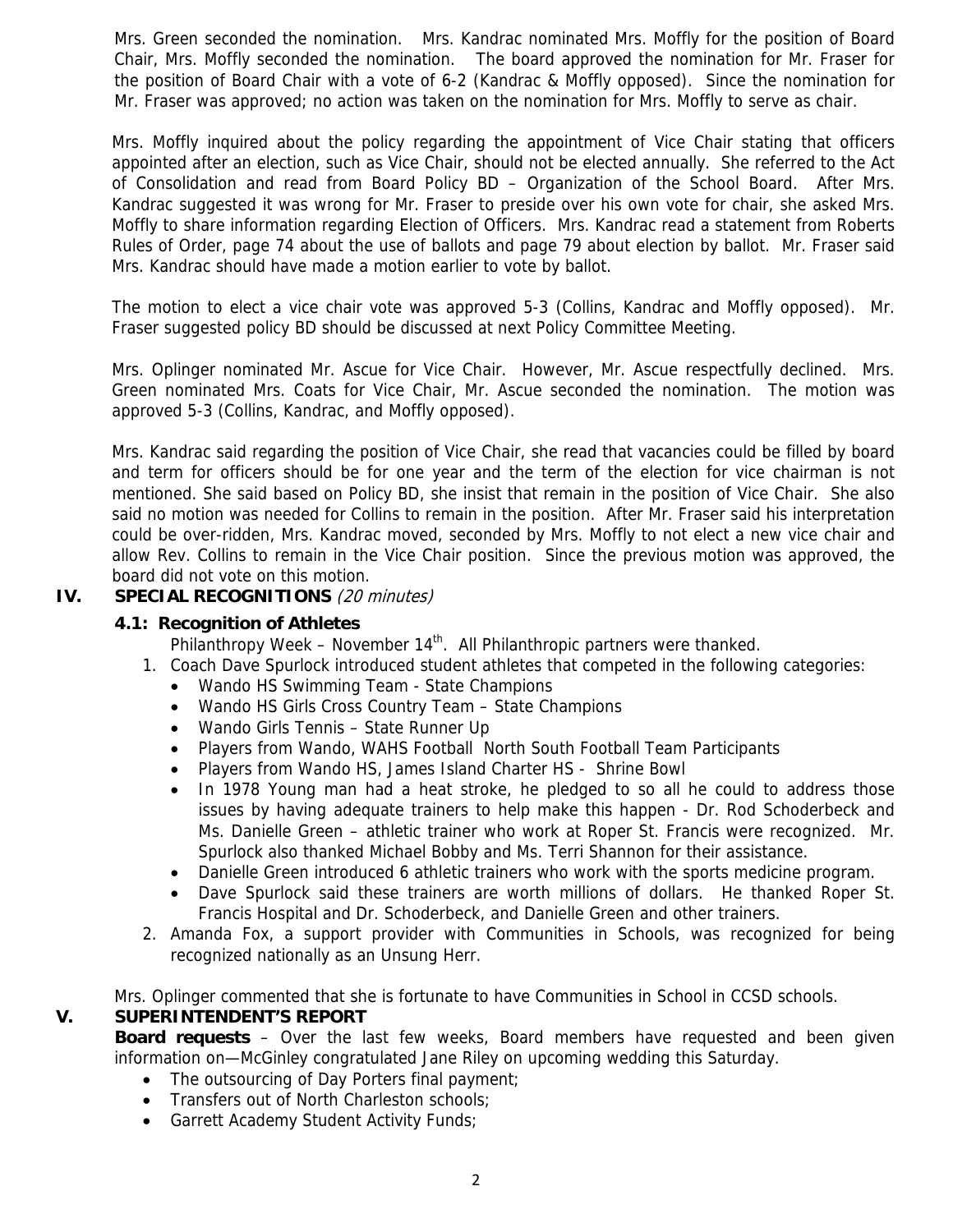- The 1:1 Learning Initiative (iPad Project);
- The fall Vision 2016 stakeholder meeting schedule—we'll continue our listening sessions with student, parent, and community stakeholder groups this week, beginning tomorrow with students and parents; and last week the board met with principals.
- A report on school plans for Veterans Day showing that all of schools took advantage of the makeup day to honor our veterans and teach students important lessons about sacrifice, courage, and duty to country.
- There was also a request for information on the  $3<sup>rd</sup>$  and  $6<sup>th</sup>$  Grade Academies—that will be presented tonight during the CAE presentation.

Wando Band – Congratulations to the Wando band for winning *STATE* last weekend for the last seven years, and making the Top 12 NATIONALLY this weekend at the grand nationals in Indianapolis**.** Wando was in the top 12 out of 92 bands that began competing on Thursday.

## **Wellness Initiative developments…**

Dr. McGinley recently met MUSC's "Lean Team" to discuss the expansion of two initiatives that began last school year–the "Adopt a Physician" program through which doctors are assigned to specific schools, and the "CCSD Wellness Championship." The Wellness Championship is a district-wide contest that encourages school wellness committees to make concrete and lasting health-related improvements in their communities. These efforts–as well as last month's Second Annual Employee Wellness Fair for staff members and families—are all part of our ongoing emphasis on student and employee wellness.

**The District's Report Card –** was released Thursday. The report is the first-ever "Good" rating and new "Excellent" improvement rating. CCSD teachers, principals, parents/community partners, and staff all deserve recognition for this great accomplishment.

The progress, not just this year, but over time–In 2007, 44% of CCSD's students attended "Good" or "Excellent" schools. That number has GROWN to 55% this year. Even better, 38% of our students attended Below Average or At-Risk schools in 2007, and that number has DROPPED to 20% (graphic will be displayed). This was not a miracle, but a method and hard work. The Superintendent ended her report by thanking teachers and everyone who support students, teachers and school leaders.

Mrs. Kandrac asked Dr. McGinley about charter schools involvement in Veteran's Day activities. McGinley said CCSD does not direct activities of charter schools. Mrs. Kandrac also asked why charter schools weren't listed on flu shot schedule. McGinley said charters were notified and told to contact DHEC to schedule immunization day.

Mrs. Kandrac said she appreciate Student Achievement info and report card information. In 2010 the newspaper said there was a substantial decrease in scores and some schools were closed Some students were sent to other schools. She asked staff to identify which schools received those students. McGinley said Schroder Middle, McClellanville Middle, Charlestowne Academy, Fraser Elementary and Brentwood Middle.

Mrs. Kandrac also asked how abuse is reported in schools if something is suspected and if administrators should report incidents to administrators or the police. Dr. McGinley said all teachers, administrators, and bus drivers were trained by Darkness to Light two years ago. The district is required to contact DHEC is something is suspected. Teachers could go directly to the police and there is no question about responding to complaints. Mrs. Kandrac asked the superintendent to communicate this information in a letter to employees because she was told that in the past staff and teachers have been told not to tinker in day to day activities.

## **VI. VISITORS, PUBLIC COMMUNICATIONS (Not to exceed 30 minutes)**

Rev. Collins read Policy BEDH regarding the Public Addressing the Board.

1. Ms. Ruth Truluck, Mr. Ron Jones, Mr. Patrick Bryan, Mr. Paul Gawrych, Mr. Brad Morrison, Ms. Beth Kerrigan, Mr. Ross Cary, Mr. Elton Carrier, Mr. Coby Mozingo, Ms. Liz Potter, Rebecca Imholz, Mr. Chris Star, Mr. Ed Graham, Howard Chalmers, Ms. E. C. Setser, Ms. Myra Jones, and Dr. Michele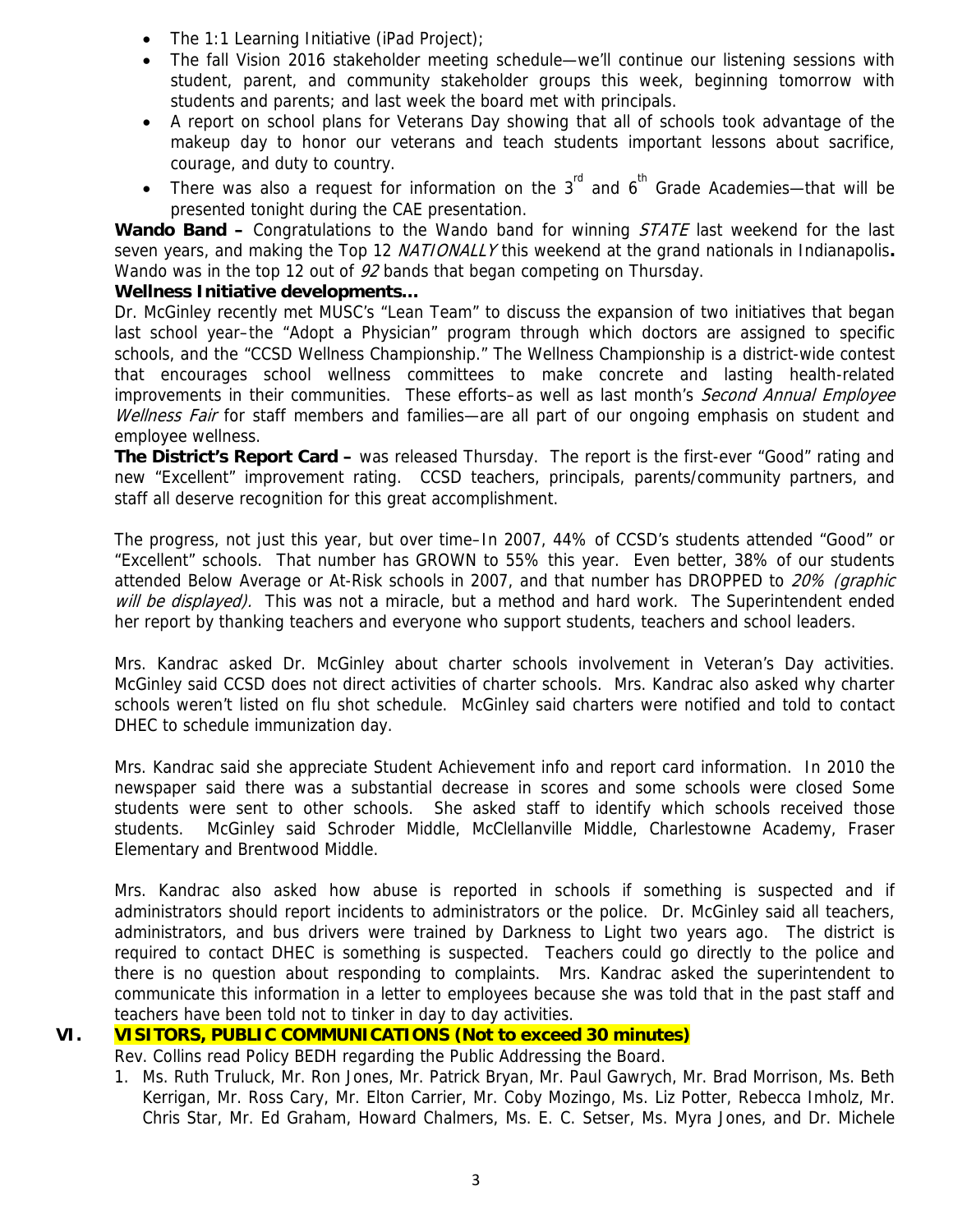Killez addressed the board in support of the Wando Career and Technology Academy.

- 2. Mr. Jon Butzon expressed concerns about the proposed policy on board compensation. He said the timing was ill-advised. He urged board to consider an accurate assessment of all district employees and consider compensating employees first. In meantime, he asked them to answer the question "What value have you added to warrant such compensation?"
- 3. Mr. Franklin Ashley addressed the board about the proposed board compensation policy. He proposed a compromise-- if the board compensation is approved, it should start with the next board; not the current board. And, the current board members should recuse themselves and consider doing something for the county as a whole.
- 4. Mr. Bret Johnson, chairman of CCSD's Citizen Oversight Committee and Audit and Finance Committee Member addressed the board regarding the execution of one cent sales tax. He encouraged the Board to adhere to what voters approved. He said his concerns are outlined in letter provided to board prior to the meeting. He urged the board to continue with plans for Wando Middle College.
- 5. Mr. Carlos Hernandez, a member of the Charleston Teacher Alliance, expressed concerns to the board regarding the Policy 6155 – Promotion Standards.
- 6. Mr. Kent Riddle, a teacher at Angel Oak and chair of the Charleston Teacher Alliance, addressed the board regarding the proposed policy to increase compensation for Board members. He suggested that no pay raise should be considered until teachers get cost of living raise. He also asked about CTA data provided to staff and how the data would be used.
- 7. Ms. Kate Darby, the School Improvement Council Chair at High commented on school accountability and transparency. She said there were two Blue Ribbon Committees and the recommendation was always to have a second high school.

At this time Mrs. Coats suggested the agenda be rearranged. Rev. Collins responded that the agenda had already been adopted.

# **VII. APPROVAL OF MINUTES/EXECUTIVE SESSION AGENDA ITEMS**

# **7.1: Open Session Minutes of October 10, 2011 & October 24, 2011 A. October 10, 2011**

Mrs. Coats moved, seconded by Mrs. Oplinger, approval of the Open Session Minutes of October 10, 2011. The motion was approved 7-1 (Kandrac opposed).

Mrs. Kandrac said page 7.1 at the bottom should read "Kandrac asked about the last person that was added to the Audit and Finance Committee".

## **B. October 24, 2011**

Mrs. Coats moved, seconded by Mrs. Oplinger, approval of the Open Session Minutes of October 24, 2011. The motion was approved 8-0.

Mrs. Kandrac said page 7.1-6b at the top of the page in the Charleston Achieving Excellence Update should read the information she requested was never provided.

# **7.2: Motions of Executive Session of November 14, 2011**

# **1.1: Student Transfer Appeals**

The Board approved four student transfer appeals approving student transfer appeals A,B & C and deny D due to lack of space. The vote was 8-0.

## **1.2: Appointment – Principal – Lambs Elementary**

The Board approved the appointment of Ms. Jarmalar Logan to serve as principal at Lambs Elementary. The vote was 8-0.

## **1.3: District 23 Board Vacancy**

The Board approved a motion to defer the St. Paul Constrict District 23 Board of Trustees appointment until November 28<sup>th</sup>.

## **1.4: District 4 Board Vacancy**

The Board approved a motion appointing Ms. Lisa Brown-Twun to serve on the Cooper River Constrict District 4Board of Trustees. The vote was 6-2 (Kandrac and Moffly opposed).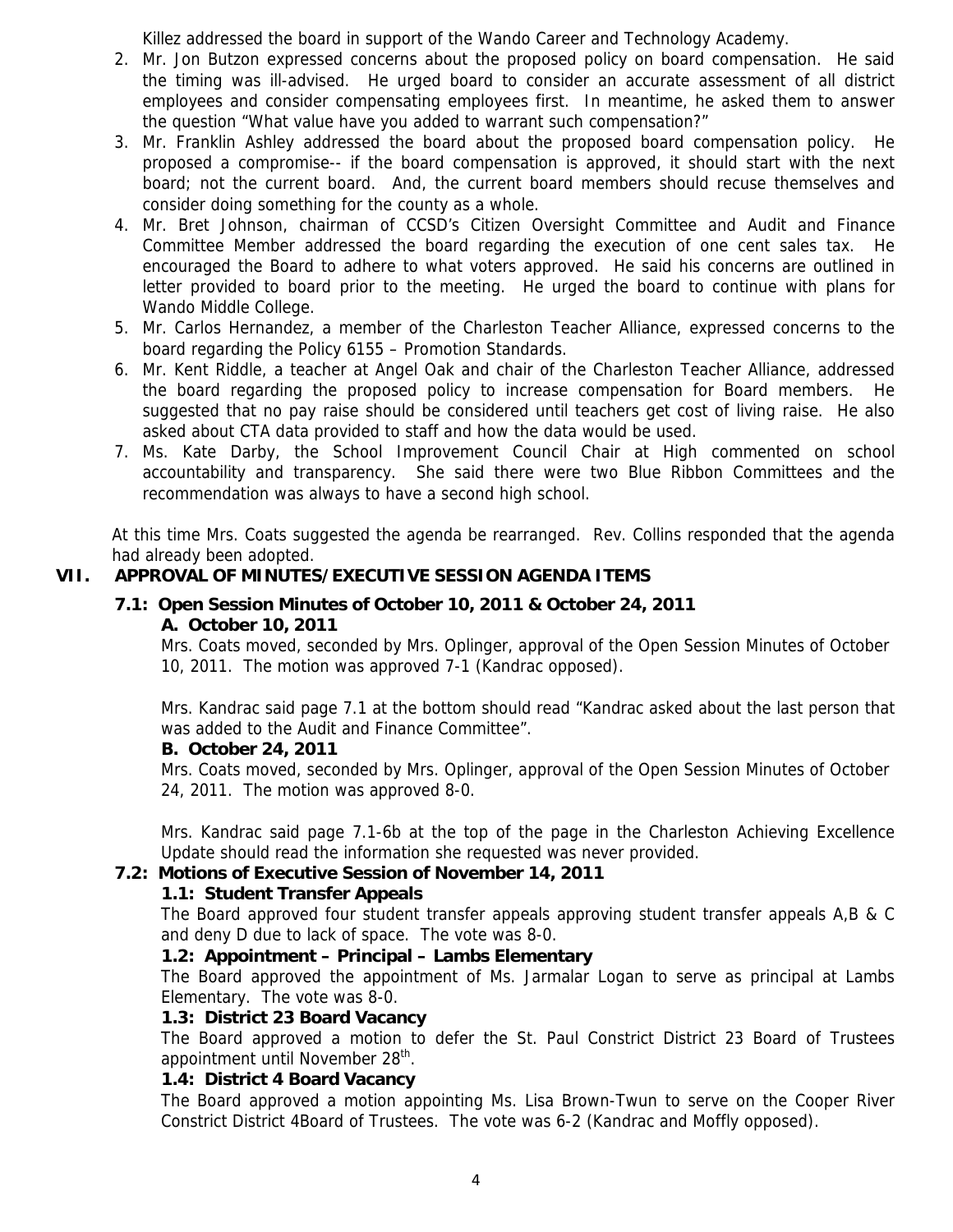# **1.5: Architectural Design Contract – Laing Middle & Jennie Moore Elementary**

The Board approved a recommendation allowing staff to enter into a contract with Jumper Carter Sease Architects to provide architectural services for Laing Middle School and Jennie Moore Elementary School through Construction Closeout, in the amount of \$2,906,525.00. This project is funded by the one (1) cent sales tax revenues. The vote was 8-0.

## **1.6: Architectural Design Contract - Wando Middle College**

The Board approved a recommendation allowing staff to enter into a contract with LS3P Associates, Ltd. To provide architectural services for Wando Middle College from, recently completed, Design Development Phase through Construction Closeout, in the amount of \$1,840,778.00. This project is funded by the one (1) cent sales tax revenues. The vote was approved 6-2 (Kandrac and Moffly opposed).

Mrs. Kandrac expressed concerns about the location and over-crowding. Also she said the board is scheduled to vote on the Middle College. However, the signs displayed by folks in the audience read Career and Technology Center. She said a film and media program is already offered at Trident Tech. Then she asked if students would get a degree. Mrs. Kandrac addressed someone in audience who responded to a comment Mrs. Kandrac made earlier about Long Island stating they should raise their hand first to be recognized, prior to speaking. Mrs. Kandrac concluded that she would not support the Wando Middle College recommendation.

Rev. Collins said he would support the school the taxpayers voted for. However, the middle college should build large enough to accommodate additional students in the future, since the town is growing. He suggested staff find money for bigger school.

Mrs. Moffly stated the community was promised a second high school since 1998. She referred to it as a "bait and switch" strategy. Then she said they were told they would get a second high school, at the old Wando site, after first one was built. Key communicators did a survey which resulted in everyone wanting a second high school. She said \$49.7 million is built in for second high school for students to receive elective credits.

Mr. Ascue said Wando Middle College is a good project and the public has spoken.

## **1.7: Personnel Matter**

- 1. The Board approved a Resolution for Day Porter Compensation, at approximately \$70- \$80,000.00. The funding source is General Operating funds. The motion was approved 8-0.
- 2. The Board approved a salary recommendation crediting certified veterans. The funding source is General Operating Funds and the amount is \$34,954.79.

# At 7:08 p.m., the board took 5 minute recess and reconvened at 7:13 p.m.

# **1.8: Student Appeal Decision – District 4 & Appeal hearing dates for others (3)**

The Board approved a recommendation overturning the District 4 Constituent Board's expulsion decision, placing the student on long term removal for the remainder of the first semester. Student must re-appear before the board prior to second semester – Wednesday, January 11, 2011 at 10:00am with proof and documentation (court order and all evaluation as it pertains to education and interaction with others) to be considered for re-admittance at Liberty Hill Academy on a level system or returned to his home school. Student must also continue family psychological examinations and is prohibited from being on CSD school campuses or attending CCSD sponsored functions. The vote was 8-0.

Also, the Board agreed to hear two student appeals on Tuesday, November  $29<sup>th</sup>$  starting at 8:30. **1.9: Appointment - Principal On Special Assignment** 

The Board approved the appointment of Ms. LaTisha Vaughan-Brandon to serve as Principal on Special Assignment in the Innovation Zone Learning Community. The vote was 6-2 (Kandrac and Moffly opposed).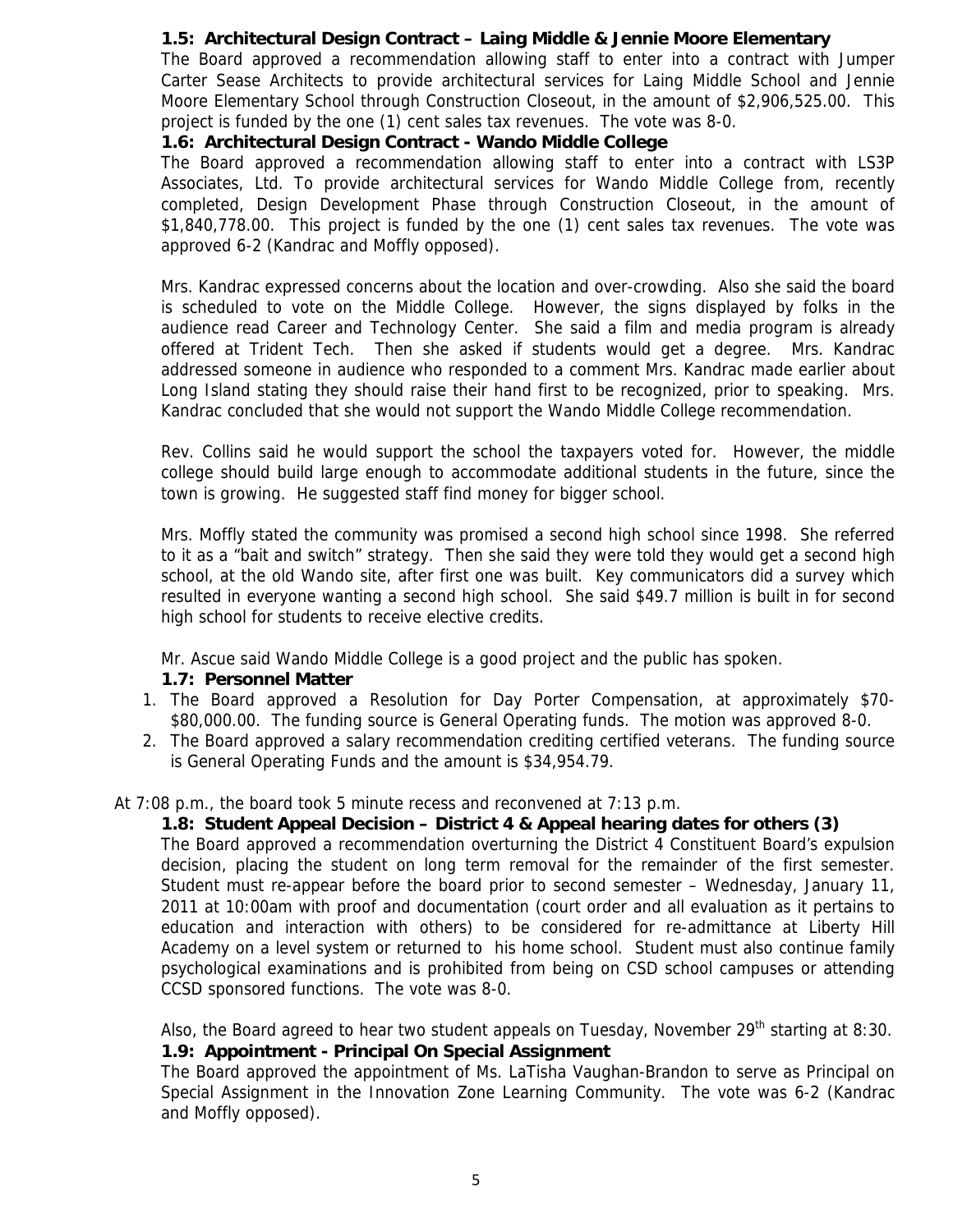## **7.3: Financial Minutes of October 24, 2011**

Mrs. Oplinger moved, seconded by Mrs. Coats, approval of the Financial Minutes of October 24, 2011. The motion was approved 8-0.

Mrs. Moffly said 11.2 grants, associated with financial minutes, was not listed. Mr. Bobby responded that the amount is the split between total and district's share was only amount reported. He said he could bring documentation of matching grants they bring to the table. Mrs. Coats added that other funds come from non-CCSD sources. She also asked for the financial minutes for item 11.1 and if future impact amount was accurate. Mr. Bobby said it was. Mrs. Moffly asked where other amount came from. Mr. Bobby said he would bring information back because he didn't have it with him.

## **VIII. CAE UPDATE**

# **8.1: 3rd & 6th Grade Academies – Mrs. Melissa Matarazzo, Mrs. Christine Ryan & Mrs. Gwendolyn Benton**

Mrs. Melissa Metarazzo, Mrs. Christine Ryan, and Mrs. Gwendolyn Benton presented information to the board on  $3<sup>rd</sup>$  and  $6<sup>th</sup>$  Grade Academies. The handouts that were provided to the board respond to questions the board asked earlier about the Academies. Information on goals, explanation of terms (MAP, National Percentile Rank and Tier 1, 2, & 3) and Results were also highlighted.

Both  $3^{rd}$  and  $6^{th}$  Grade Academies –

Mrs. Ryan said 3<sup>rd</sup> Grade Academies are 15:1 ratio. Associate teachers have done a good. 3<sup>rd</sup> grade students are monitored and benchmarked. Mary Ann Dieter in the Title I Program provides assistance to her in this program.

Mrs. Benton, the  $6<sup>th</sup>$  Grade Instructional Specialist said results show a decline in students in tier three and lowest 10% in math. There are 8 different sites-- Morningside has two sites, Blaney, James Island Middle, Laing Middle, Northwoods Middle, West Ashley Middle, Zucker Middle. Enrollment went down this year. She spoke about services beyond district requirement and program adjustments due to shortage of funds.

Mrs. Metarazzo said continued support for Literacy Academies would help close the achievement gap.

Rev. Collins asked if the district is spending less money for 6<sup>th</sup> Grade. Mrs. Metarazzo and Dr. McGinley responded that program was decentralized and placed in middle schools in district to eliminate transportation, principal position, and other things and saved over a million dollars.

Collins said more progress was made in 3rd Grade. Then he suggested more money be sought to address  $6<sup>th</sup>$  grade issues. Mrs. Metarazzo said Mr. Martin could address other services provided.

Mrs. Moffly asked about Title I funding and said district sets bar. The number is 30 but board could do something different. Dr. McGinley said 75% is what that state says but district goes beyond that and drops it down to 70%. She said if it goes lower, there would be less funding going to neediest schools. Moffly said she would like to see more reading teachers with first graders. Mrs. Terri Nichols said all Kindergarten,  $1<sup>st</sup>$  and  $2<sup>nd</sup>$  grade teachers are required to have literacy certification. Although some are grandfathered in, they have time to get certified.

Mrs. Oplinger commented that she is happy to see support for fourth graders and she said additional support for fifth graders should make a difference. Test results are positive and efforts need to be in place prior to developing the budget.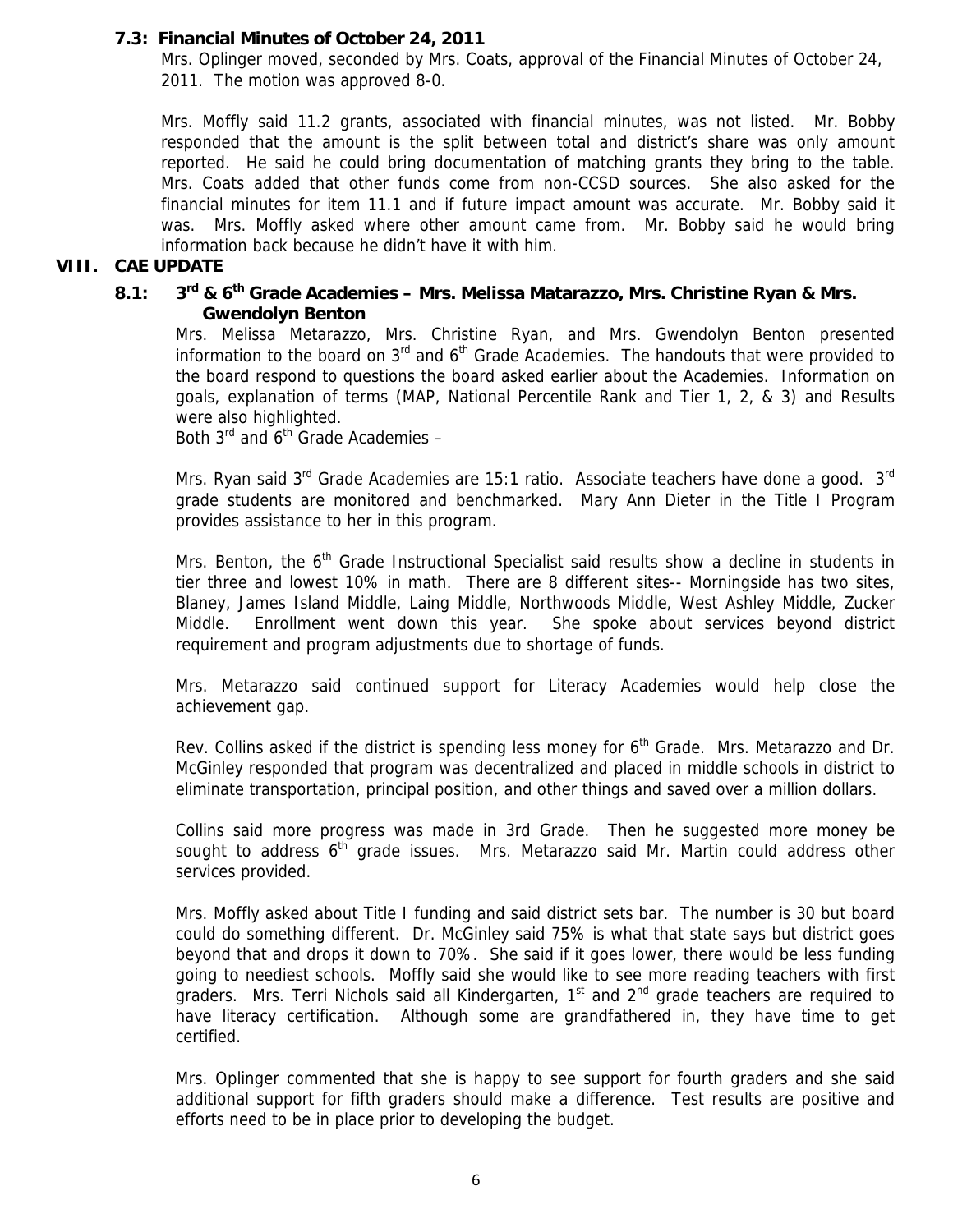Rev. Collins asked what  $3<sup>rd</sup>$  Grade Academy teachers teach. Mrs. Ryan replied, they teach everything and she share information about their certification. Rev. Collins asked about 6<sup>th</sup> Grade Academies and Mrs. Benton responded. Collins asked how to get kids going to seventh grade up to par without the drastic cost. Dr. Winbush said when they dis-banned  $6<sup>th</sup>$  grade academy some resources followed them. He spoke about schools creatively addressing interventions.

Mr. Ascue said he agreed with Rev. Collins suggestion to focus on 6<sup>th</sup> Grade Academy and will willing support funds for it. Ascue asked about family involvement and Mrs. Benton said she was not with the program prior to September. However, Dr. Winbush said parents were involved. Ascue suggested there should be more students in that program. Benton said some 6th Grade Academy Schools are not Title I schools and those schools have less funds.

Mrs. Kandrac said the group did nice job on the presentation. Then, she asked about 2011 results for the St Andrews program. Benton said there wasn't a program last year. It started this year.

Mrs. Matarazzo addressed scores of students who went to  $7<sup>th</sup>$  grade, adolescent changes, and social/emotional changes and finding a way to better support growth after  $6<sup>th</sup>$  grade academy. Dr. Winbush said biggest problem was that parents would not send kids to summer program. Now it has been decentralized, more kids may be involved. He asked board to stand behind mandatory attendance.

## **IX. MANAGEMENT REPORT(S)**

Mr. Bobby said gains in Student Achievement will need to continue to be supported and expanded. Then he shared his plans to be more conservative.

#### **9.1: Capital Projects Report of August 2011**

The Board received the Capital Projects Report of August 2011 as information. No action was taken.

Mr. Bobby said expending \$1.7 million one month spending and another spending \$756,000. Last two Rivers and Sullivan's Island projects identified in 2005 program. He said his hope is that money would be left over. In response to Rev. Collins' question about using funds for North Charleston High, Bobby said fund must be used for projects in the program. Collins asked about procedures to move money. Bobby said board would have an opportunity to expand on programs already in the projects or consider taking money to reduce the payment term, debt burden and interest. However, the district is a number of years away from making those type decisions. Staff will bring some information forward in 2-3 months after meeting with CEEF.

Mrs. Kandrac suggested other board members consider calling in or sit in at Policy or Audit & Finance meeting to get their questions answered beforehand. She also asked what it would take to get a tape player to record meeting. Mr. Bobby said that is a question for the board. Mrs. Kandrac said she would put on policy or Audit committee agenda.

## **9.2: Capital Projects Report – September 2011**

The Board received the Capital Projects Report of September 2011 as information. No action was taken. Financial data to support sales tax was provided in the report and the district is slightly running behind projected amount. He cautioned the board not to get overly excited at this point.

## **9.3: 2012 1st Quarter Report of Small, Women Minority Business Enterprise**

The Board received the 2012 1<sup>st</sup> Quarter Report of Minority Business Enterprise/Small, Women Minority Business Enterprise activity as part of the CCSD MBE Utilization plan. No action was taken.

Mr. Bobby said the two changes were made. There are two new categories as requested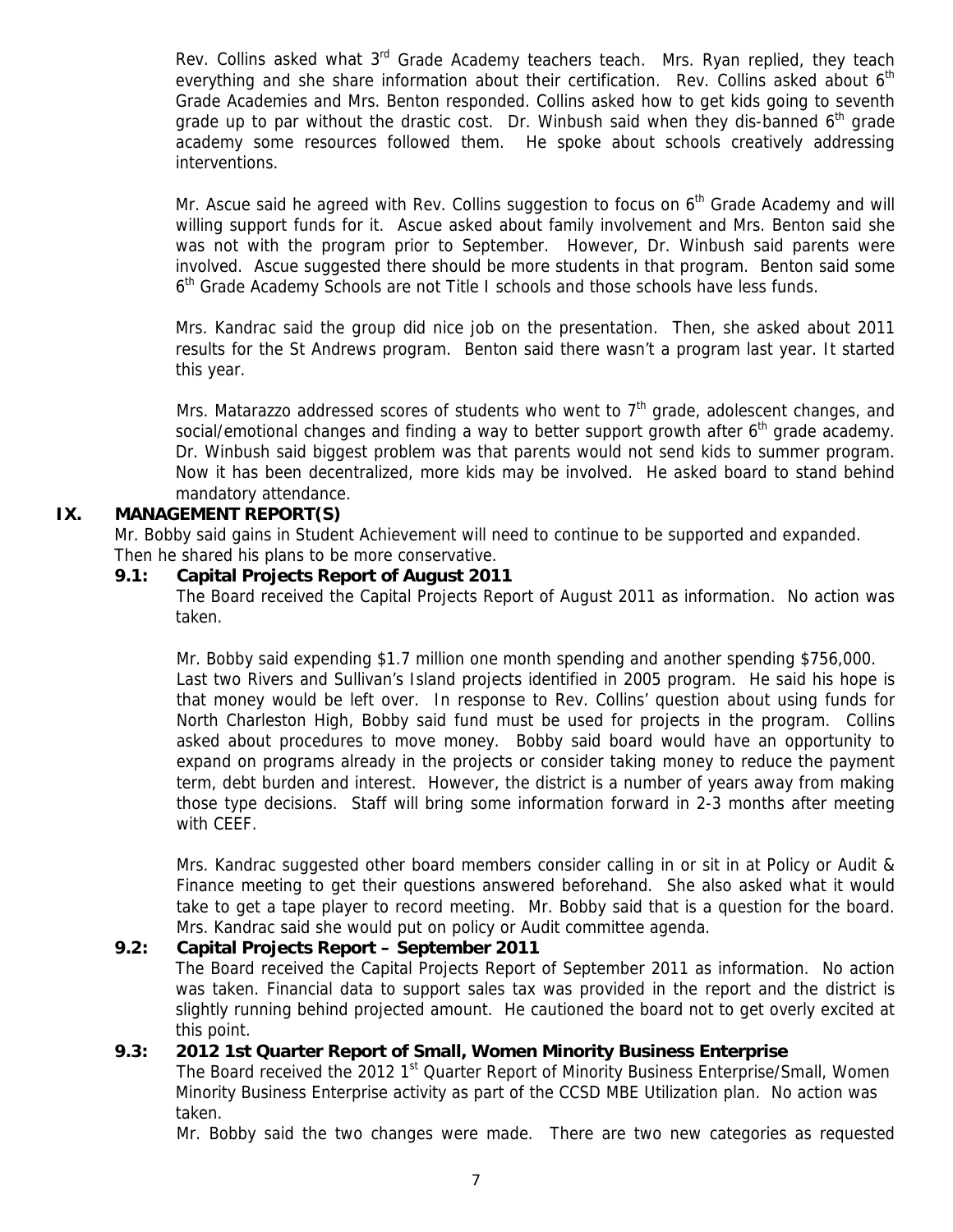earlier by the board. This would be the norm for future reports. Mr. Feil said total number of vendors were broken down by type.

# **9.4: 4th Quarter Charleston County School District Budget Report & District Fiscal Condition**

The Board received the 4<sup>th</sup> Quarter Charleston County District Budget Report & District Fiscal Condition Report as information. No action was taken.

Mr. Bobby shared a PowerPoint presentation. He said small group meetings would be needed to review information later. He highlighted:

- Historical/Projected
- Sustainability & District Fiscal Condition
- Recommendation to come 11/28/11
- Decline of State Funding--Hold Harmless funds are no longer available.
- Act 388 cap on local school districts....
- Local property tax has grown.
- CCSD generates highest mill in state. Charleston County has 2<sup>nd</sup> lowest tax burden in the state.
- Delinquent Tax collection has provided significant tax revenues.
- CCSD board asked staff to seek a sustainable fiscal management model. Theory of Action was shared with the Board. Mr. Bobby said additional revenues must be sought. In addition to \$1.5 billion dollars in district assets, expansion and additional resources will be required. Additional resources would be required to maintain additional square footage.
- The General Fund has not increased year to year
- Must pay attention to the enrollment trends which is increasing and generates an increased cost. The amount received from state does not cover half the cost.
- Must have best people, facilities
- Non Sustainable funds-E-rate, state stabilization, fund balance, EFA information was reviewed
- Enrollment projections, 3 years since cost of living increase, two years without step increase.
- Fund balance is a little over 8% so the district has the ability to absorb one month of operational expense.
- Staff is looking at strategies to improve the district's credit rating. That would mean ongoing savings and interest as issue debts in future.
- Fiscal health is improving.
- **Recommendation:** Consider Loyalty stipend on 11/28/11--hold firm on expenditures from unallocated fund balance (balance of Current FY12)Receive Fiscal Condition Projections (Dec 2011) including
	- o Tax Incentive Finance Revenue
	- o Tax Revenue Projected
	- o Impact of Reassessment
	- o Projected Expenditure Increases
- A Loyalty Stipend that would be a one-time amount of \$500 per person to 5,500 employees prior to winter break. Mrs. Kandrac asked if outsourced personnel were included. Mr. Bobby said no. However, he was willing to talk about it.

Mr. Bobby said he is pleased with the report cards and fiscal condition improving at an economically difficult time and fund balance is higher than it has been in some time.

Mr. Ascue said staff has done a good job. He said school board business is different and staff has focused on academics and fund balance and now over 5% policy during a bad economy. Rev. Collins and Mr. Fraser also commended staff for doing a good job.

Mrs. Coats said Mr. Bobby presented the possibility of a fall bonus to the Audit and Finance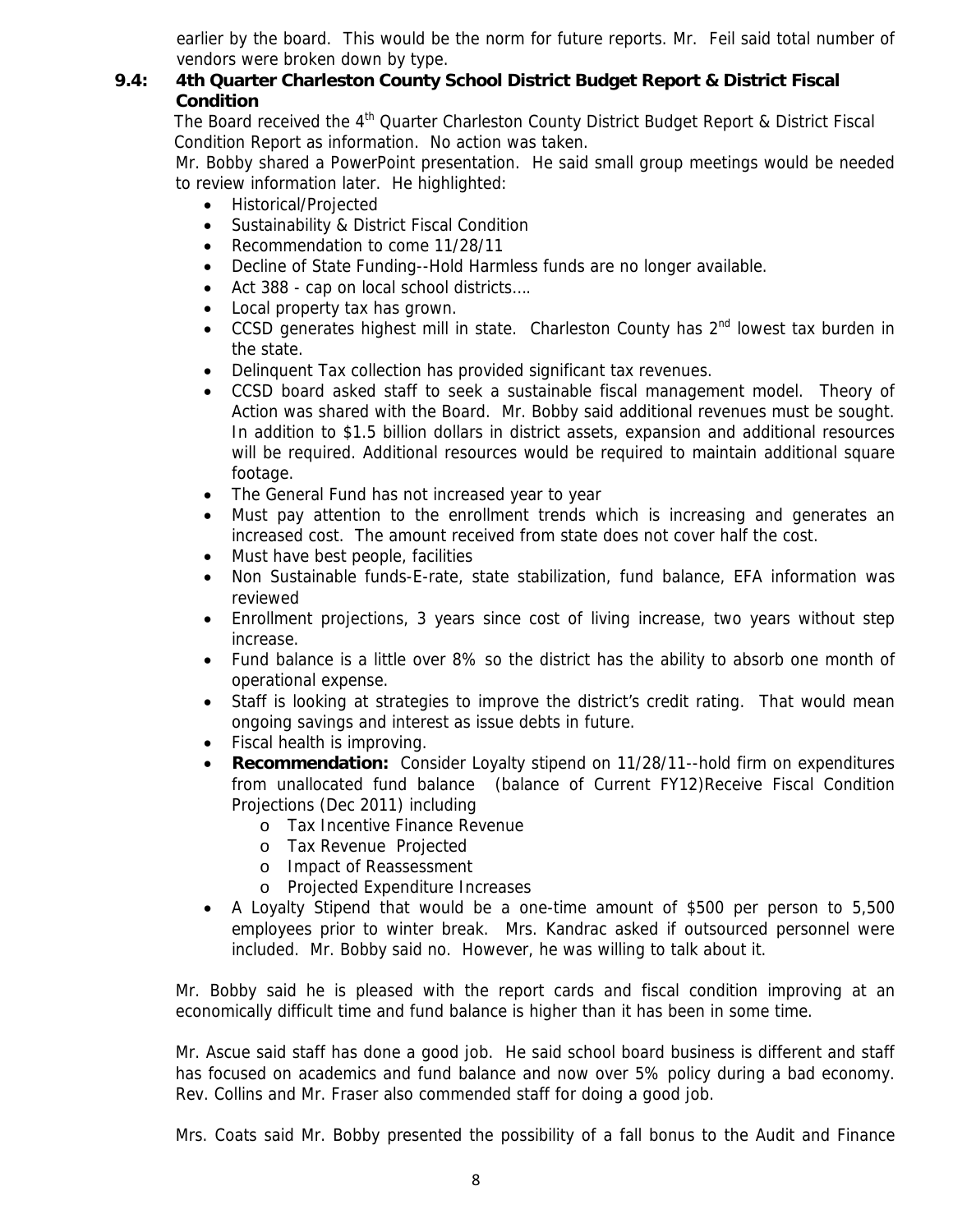Committee.

#### **9.5: Interim Financial Report – June 2011**

The Board received the Interim Financial Report of June 2011 for the General Operating Fund and Special Revenue Funds as information. No action was taken.

#### **9.6: Update on School Capacity**

The Board received an Update on School Capacity. No action was taken.

Mr. Bobby presented the School Capacity Report in response to a Board request to illustrate how capacity of a school is impacted as a part of the Voluntary Transfer Process. The report included defined Voluntary Transfers, Programs, and Enrollment Projections. Mr. Bobby informed the board that continuation of current voluntary transfers will generate uncontrolled decisions that create additional operational costs to accommodate transfers. A board workshop was recommended to allow staff to review the calculation methodology with the board. Staff is close to having the information ready and had 10 more schools to go. He requested the board identify focus time for the data. He said using numbers to make decisions would lead to bad decisions. It is necessary to look at capacity by grade level and other information. Also, he said No Child Left Behind transfers, Voluntary transfers, and Magnet transfers impact the numbers.

Mrs. Moffly suggested it was necessary to find way to keep current and accurate. Mr. Bobby agreed.

Dr. McGinley said a lot of work has been done and staff needs time to elaborate on the details before sharing with board. Mr. Bobby said time was also needed to share this information with board.

#### **X. COMMITTEE REPORT(S)**

#### **10.1: Audit & Finance Committee**

#### **A. Garrett Academy of Technology & Septima Clark Restroom Renovations**

On behalf of the Audit and Finance Committee, Mrs. Coats moved approval of the recommendation to award the contract for Septima Clark Corporate Academy – Group Restrooms to Emory J. Infinger in the amount of \$211,000.00 and Garrett Academy of Technology – Group Restroom to Metro Contracting, Inc. in the amount of \$408,408.00. The funding source is re-allocation of Capital Building Funds from the 2005 approved by the Board November 8, 2010 available for the Garrett project. And, Qualified School Construction Bond project funds for the Septima Clark project. The motion was approved 8-0.

#### **B. CCSD Solicitation B1205 District Food Safety and Sanitation**

On behalf of the Audit and Finance Committee, Mrs. Coats moved approval of the recommendation to award the contract to the low bidder PortionPac Chemical, at \$72,199.90 per year or \$101.69 per school per month. The funding source is CCSD Food Service Annual Budget. The motion was approved 5-3 (Collins, Kandrac and Moffly opposed).

Mrs. Kandrac expressed concerns about the bid after sharing information from emails she received. She said one writer wrote that one said no time allotted for vendors to rewrite bids. Mrs. Coats said the company who filed complaint had submitted bids in previous years. Mr. Fred Feil said during bid process they went back to the former method of reporting costs. Solicitation was broken down to labor and supplies. Since the amendment was sent two days earlier, vendors had all the information they needed. Also, the vendor who filed the complaint was already providing information to the district in the same format.

Mrs. Kandrac asked if the addendum was posted like the bid. Mr. Feil said vendors were contacted, individually. Mrs. Kandrac asked if the addendum should have been posted. Mr. Feil said since staff didn't receive any using the old format, staff determined that it was not required. Mrs. Kandrac stated that someone reported that they had only two hours to get the work done prior to deadline because they were on the road. Mr. Feil said the vendor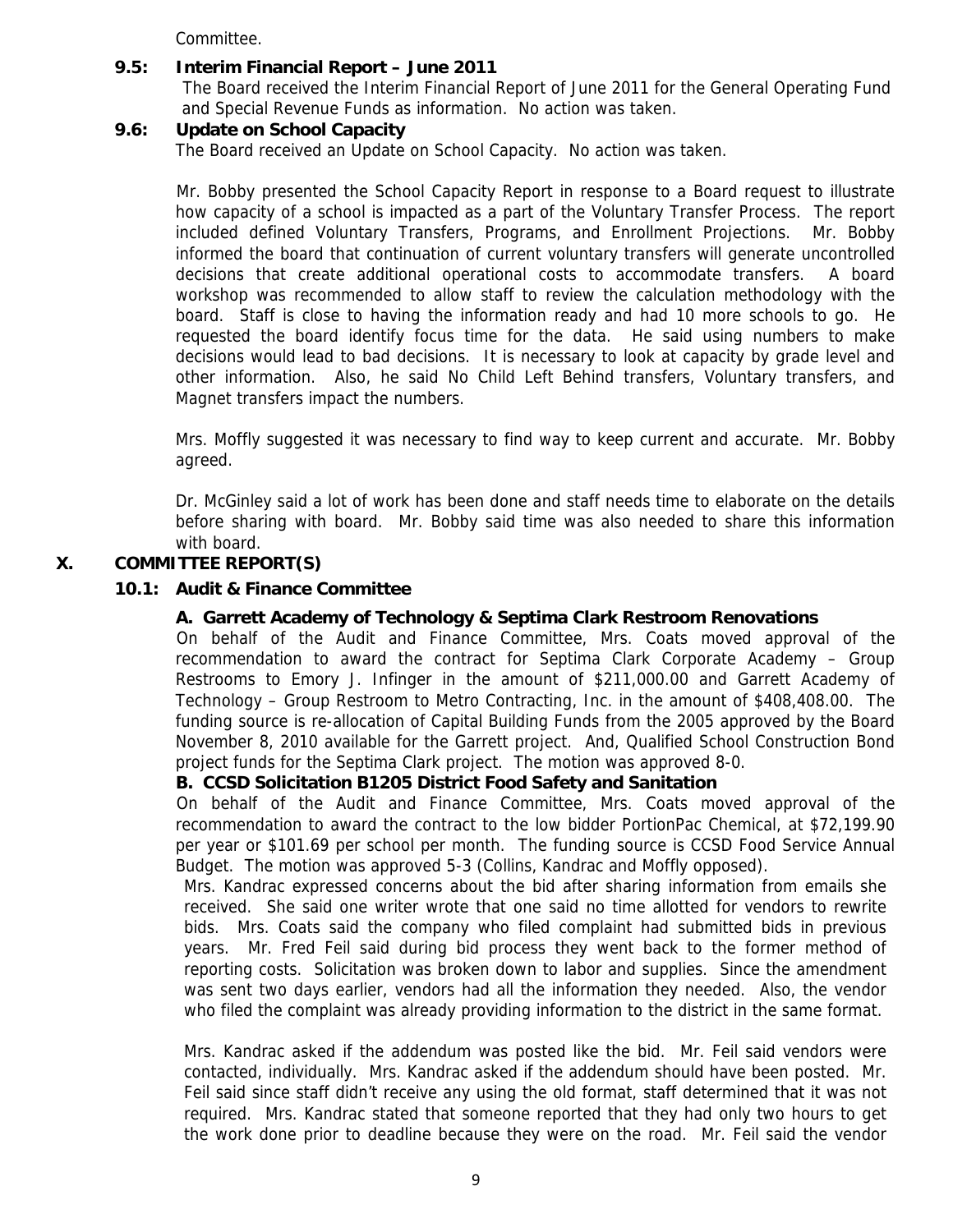showed up. Also, Feil said he responded to the Freedom of Information Request Mrs. Kandrac mentioned. Mrs. Kandrac said although the company paid for FOIA, they have not received the information. Feil said could not release the response prior to the awarding of the contract.

Rev. Collins asked about reissuing bid. Mr. Feil said some vendors met the deadline. Collins said it is a hard call since there is only \$5,000 difference in the cost. Feil said vendors had the opportunity to ask for more time. However, no one requested more time. Mrs. Coats said complaint came after they realized they didn't win bid.

Mrs. Moffly asked about appeals process. Mr. Feil outlined steps and said protest solicitation or amendments are sent to him. If vendors are not satisfied, they could protest to the district panel. They person complaining did not file appeal within appropriate time frame. Moffly asked about appeals committee. Feil said they haven't received a protest and they've only been five protests in five years.

Mrs. Kandrac read more information from the email about the behavior of CCSD employees and said it should be investigated and questions about reviewed by those who solicited bids. She commented that it looked like the "fox is guarding hen house". Feil said he was not actively involved since he monitors protests.

Mrs. Moffly asked if board members were involved in the process. Feil said the process is outlined on document provided. The protestor has 15 days to protest solicitation or 10 days to protest appeals. He said protest was submitted to him 10 days after the deadline.

Mrs. Moffly said she did math and it didn't appear to be beyond deadline. Feil said he replied to an email he received. The closing and bid was on  $31<sup>st</sup>$ . Moffly said email sent was September  $12<sup>th</sup>$ . Feil said it was not done appropriately according to the code. The vendor was asked to submit it in writing. Moffly ask if email was valid. Feil said it was not an appropriate protest.

Mrs. Kandrac said she had another email dated August 22<sup>nd</sup> regarding Mr. Lewis' office being contacted. Then Mrs. Kandrac called for a point of order citing that other board members are speaking over her. She suggested board members view tape to verify the same. She went on to say it should have been audited. Mr. Bobby responded, stating that pursuant to the issuance of bids, this was the incumbent that had previously billed the district. One quick email to Mr. Feil would have gotten Feil's attention. The protest was not valid. A Procurement Audit is done annually. Mrs. Green added that this was discussed at the Audit and Finance meeting last week and is discussed tonight. At this time, she suggested chair call for vote. Mr. Bobby said the vendor hasn't protested at the second level. They have option to appeal further.

## **10.2: Policy Committee**

#### **A. Health Advisory Committee Recommendation (Volunteers)**

On behalf of the Policy Committee, Mrs. Moffly moved approval of the following HAC committee candidates. However, after discussion, this item was pulled ant it was determined that this item would be placed on the November  $28<sup>th</sup>$  agenda.

| Category       | <b>Name</b>           |
|----------------|-----------------------|
| Faith          | <b>Ted McNabb</b>     |
|                | Will Klauber          |
|                | Henry Goodman         |
| Parent         | Kristine S. Wachsmuth |
|                | Daniel Lovasz         |
| <b>Medical</b> | Alfons J. Schirduan   |
|                | Kathy G. Moock        |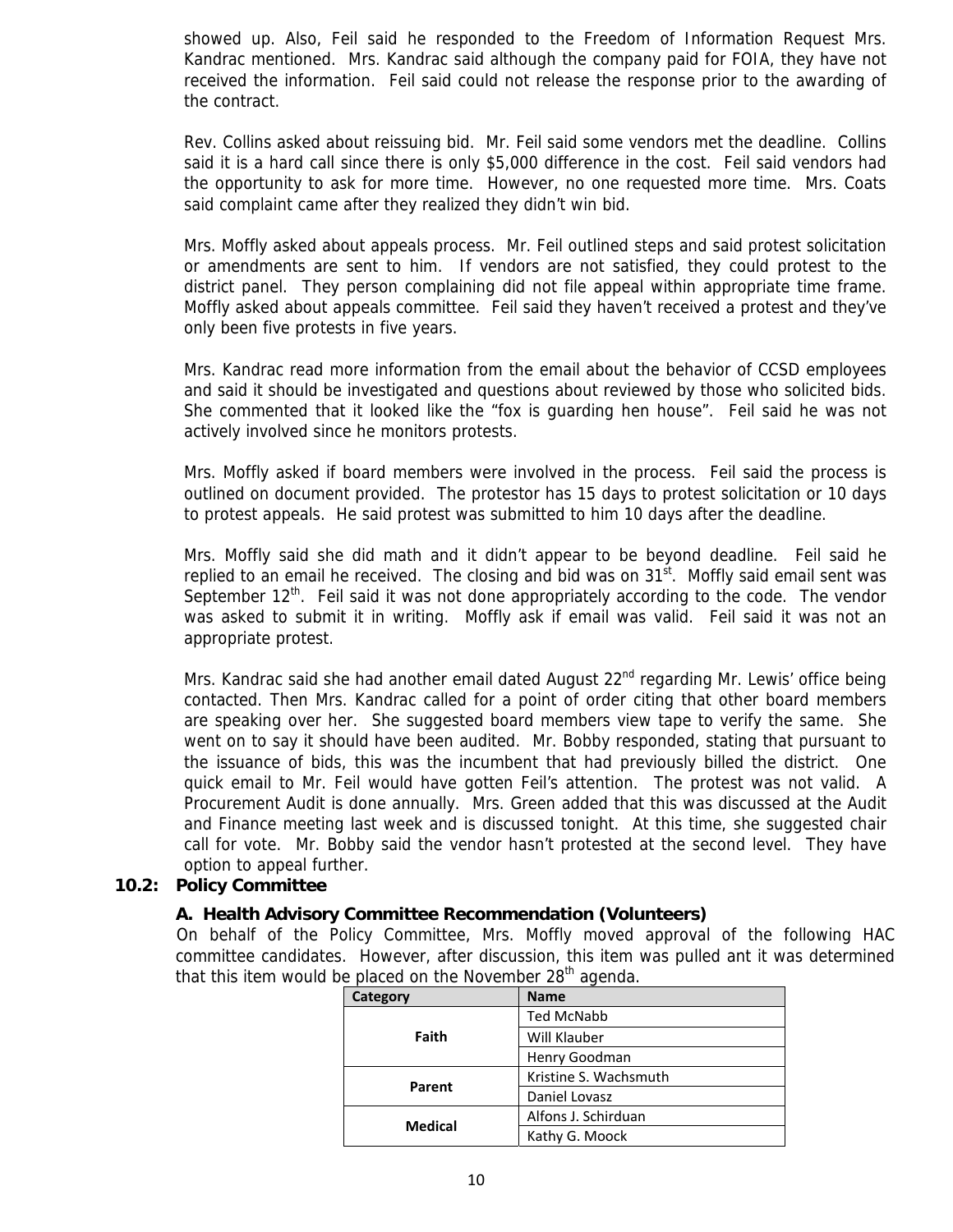| Community      | Louise B. Anderson     |
|----------------|------------------------|
|                | Louis Yuhasz           |
| <b>Teacher</b> | Ashley Denby-Standafer |
|                | Linda Dilgren          |

## **B. First Reading – Responsible School Management**

On behalf of the Policy Committee, Mrs. Moffly moved approval of the First Reading of the Responsible School Management policy. However, after discussion, Chairman Fraser suggested the policy be returned to the Policy Committee to resubmit with the original policy for comparison reasons.

## **C. First Reading - Policy BEDB – Agenda**

On behalf of the Policy Committee, Mrs. Moffly moved approval of the First Reading of Policy BEDB - Agenda. The motion failed with a 5-3 vote (Collins, Kandrac and Moffly supported the motion).

Mrs. Moffly said the revision clarifies deadline for agenda. She said the intent is to eliminate revisions with Friday Updates, unless there is an emergency. Dr. McGinley said staff needs to adhere to deadline. However, if there is an emergency, i.e., appointment of principal, she would like the board consider time sensitive items.

Mr. Fraser said the idea of going from six months to three months to revisit agenda items and having four members sit in on agenda review does not make sense.

## **D. First Reading - Policy JH – Student Absences and Excuses**

On behalf of the Policy Committee, Mrs. Moffly moved approval of the First Reading of Policy JH – Student Absences and Excuses. Mr. Fraser suggested the policy be returned to the Policy Committee since a redline copy was not attached. Dr. McGinley said staff had a number of issues with the proposed policy. Staff is checking against state code to make sure consistent with it and getting input from principals. Mrs. Moffly said most codes are in existing policy and she added the part about High Schools That Work. She rewrote because it said seat time is not mandatory and she felt it was an important part of state law that had been neglected.

#### **E. First Reading – Policy BID – Board Member Compensation and Expenses**

On behalf of the Policy Committee, Mrs. Moffly moved approval of the First Reading of Policy BID – Board Member Compensation and Expenses. The motion was failed 6-3 (Collins, Kandrac and Moffly supported the motion).

Mrs. Oplinger asked why the redline version was not included. Mrs. Moffly said she printed out ACT 340 regarding compensation for board members as it relates to local officers. CCSD is largest in state with largest budget. She mentioned district's budget and building program and said the board oversees over a billion dollars.

Mr. Ascue said as CEO of his own business and he knows he has to be careful. He was a constituent member receiving \$25 and at meetings until midnight. He said the board had to be careful about spending taxpayer's money. He suggested it go on a referendum be placed on the ballot at election time to allow the voters to say what they want.

Mrs. Moffly said most elected official are compensated for their work. County Council gets \$15,000. She said there are many who feel CCSD board is under-compensated. She said good people won't run because of amount. She said per diem went from \$10 to \$25 and also, board should only receive .09 cents per mile. She suggested placing the superintendent's salary on a referendum. She said board should vote for those who come on the board in the future because some may not be able to volunteer for free. She serves on the board because she is passionate. She concluded "the board gets what it pays for".

Rev. Collins said he serves the children in CCSD. He read from Act of Consolidation 1967 stating per diem amount of \$10 in 1967—44 years ago. Also, it says not more than 20 meetings and 9 cents per mile. He said gas was cheaper then. Now gas is \$3.30 a gallon.